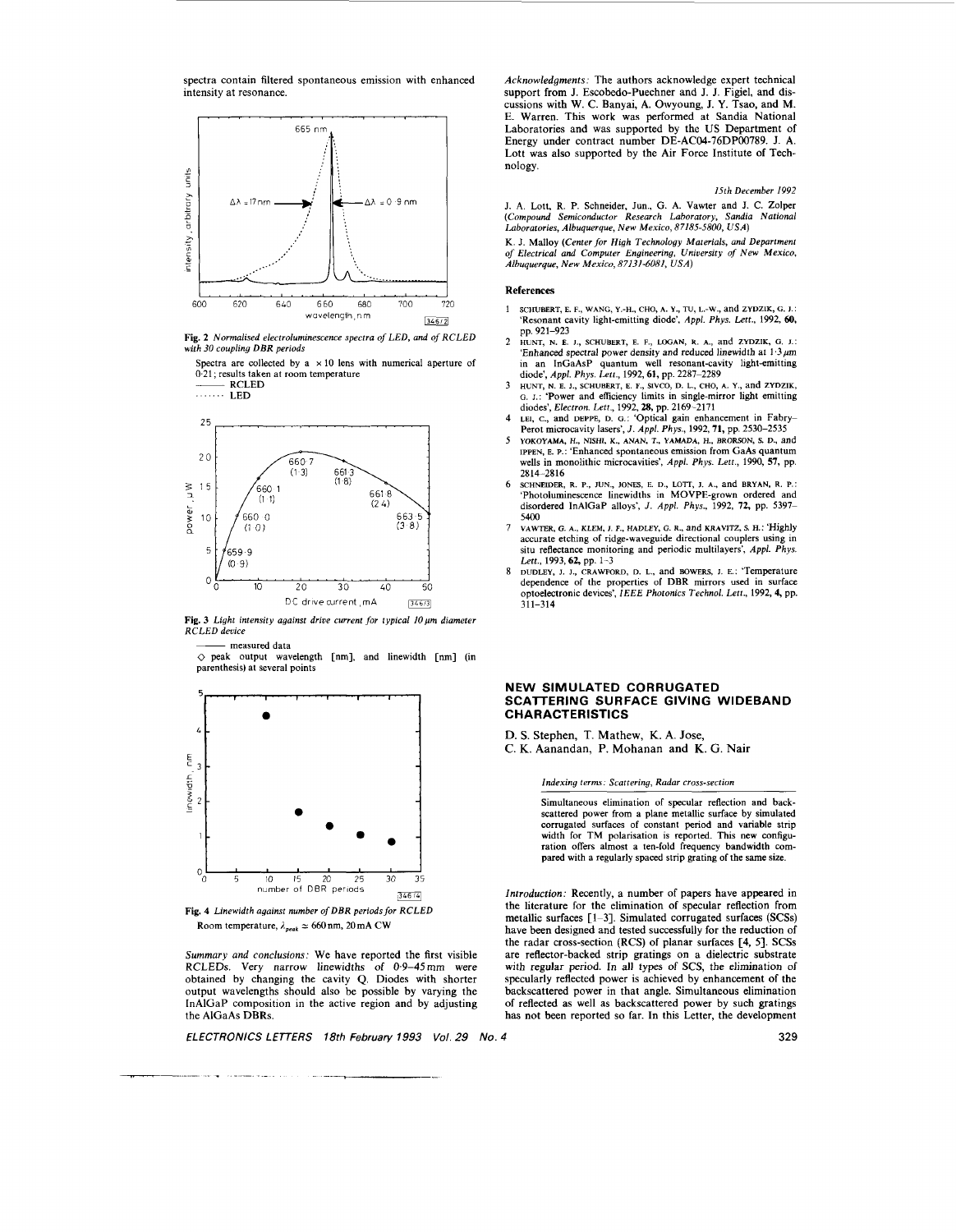<span id="page-1-0"></span>of a novel SCS grating with constant period and variable strip width, which can eliminate specular reflection and hackscattering simultaneously, is presented.

*Methodology and experimental results:* A plane wave incident on a periodic surface excites a discrete spectrum of scattered plane waves. For maximum constructive interference from adjacent strips of period *d* the angle of diffraction  $\theta_n$  is related to angle of incidence  $\theta_i$  by the relation

$$
\sin \theta_n = \sin \theta_i + n\lambda/d \qquad n = 0, \pm 1, \ldots
$$

where *n* is the spectral order and  $\lambda$  is the free space wavelength. For periods in the range  $\lambda/2 < d < 3\lambda/2$ , only specular reflection  $(n = 0)$  and backscatter  $(n = -1)$  occur. For perfect blazing, the period must satisfy the Bragg condition

$$
kd \sin \theta_i = p\pi \qquad p = 1, 2, ...
$$

where *k* is the propagation constant.

**SCSs** are made by etching thin metallic strips on a reflectorbacked dielectric substrate  $(e_r = 2.56)$  with period  $d = a + b$  kept constant and the width of the strip *a* varied in geometric progression (GP). The common factor *r* is selected in such a way that the value of *a* lies in the range  $0 < a < d$ .

Diffraction measurements are made in the X-band for TM polarisation using the magic tee analogue cancellation method. The target is placed at the centre of an arch in which the receiving antenna can be rotated. The reflected power from the target is analysed using a measuring amplifier and compared with that from a plane metallic surface.

[Fig. 1](#page-2-0) shows the typical variation of relative reflected power and relative backscattered power with angle of incidence for



**[Fig.](#page-2-0) 1** *Variation of relative reflected power and backscattered power with angle of incidence* 

<sup>~</sup>relative reflected power . . . . . . . backscattered power

the surface having an *r* value 1.08 and  $h/\lambda = 0.13$ , where h is the dielectric thickness. Specular reflection **as** well as hackscattering is completely eliminated at an angle of incidence 40". At this angle of incidence, power is scattered to 50 and  $-20^\circ$  from the normal. The above observation is confirmed from Fig. 2, which shows the variation of scattered power with receiving angle. A typical variation of relative reflected power with  $h/\lambda$  is shown in [Fig. 3.](#page-0-0) From this graph it is clear that the reflected power is negligible when the dielectric thickness is  $0.13 \lambda$ 

Fig. 4 shows the variation of relative reflected power with frequency for a progressively varied SCS grating and ordinary SCS grating. The reflected power is below -40dB over a frequency hand of 1.54GHz for a progressively varied SCS grating, whereas the surface having strips of equal width only has a bandwidth of 0.142 **GHz.** 

Table 1 presents the value of strip width *a* of the first strip, the common factor  $r$  with which strip width increases, angle  $\theta$ at which specular reflection is suppressed, dielectric thickness Face I presents the value of strip<br>the common factor  $r$  with which stress at which specular reflection is supp<br>330

 $h/\lambda$  and frequency bandwidth where the reflected power is less than  $-40$  dB.







**[Fig.](#page-0-0) 3** *Variation of relative reflected power with dielectric thickness* 



**Fig. 4** *Variation ofrelative reflected power with frequency*   $\frac{r}{r} = 1.08$ . . . . . . . **r=l** 

### Table **1** PARAMETERS OF VARIOUS STRIP GRATINGS USED IN THE STUDY

| a/ $\lambda$ | ۲        | θ      | h/i   | <b>Bandwidth</b> |
|--------------|----------|--------|-------|------------------|
|              |          |        |       | GH <sub>2</sub>  |
| 0.500        | 1.0000   | 30-0   | 0.103 | 0.142            |
| 0.433        | 1.0320   | 37.5   | 0.107 | 0.199            |
| 0.333        | $1-0800$ | 40.0   | 0.130 | 1.540            |
| 0.300        | 1.0980   | $40-0$ | 0.130 | 0.826            |
| 0.250        | 1.1298   | 40.0   | 0.130 | 1.375            |
| 0.233        | 1.1410   | 40.0   | 0.130 | $1-212$          |
| 0.200        | 1.1665   | 37.5   | 0.130 | 1.200            |
| 0.166        | 1.1960   | 35.0   | 0.130 | $1 - 083$        |
| 0.100        | 1.2760   | 22.5   | 0.130 | 1.450            |

*ELECTRONICS LETERS 18th February 1993 Vol. 29 No. 4* 

**330**